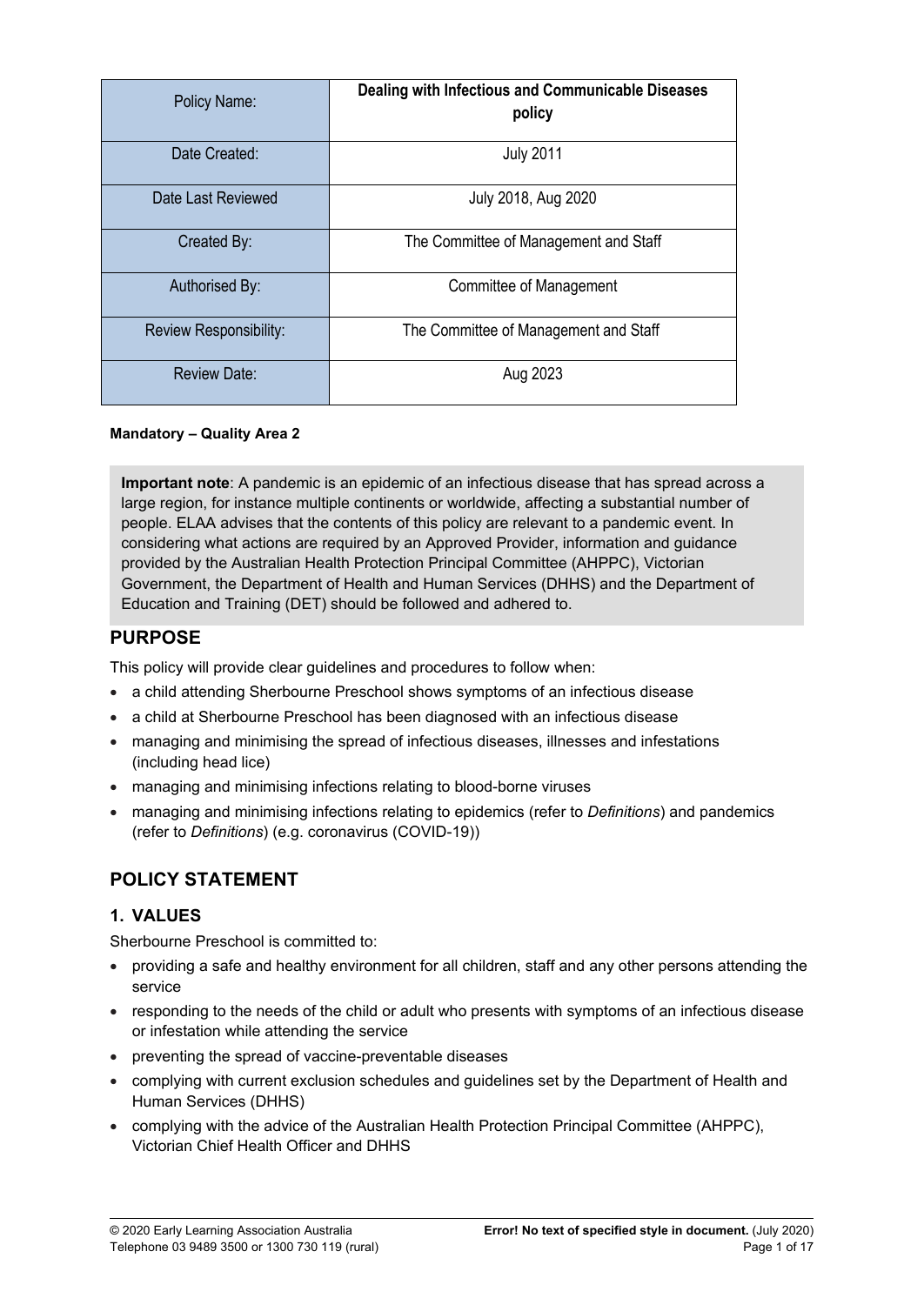providing up-to-date information and resources for families and staff regarding protection of all children from infectious diseases and blood-borne viruses, management of infestations and immunisation programs.

Sherbourne Preschool supports the Immunise Australia Program and National Immunisation Program (NIP), which is currently recommended by the National Health and Medical Research Council (NHMRC) and supported by the Commonwealth Government. All educators/staff at Sherbourne Preschool are committed to preventing the spread of infectious diseases through simple hygiene practices such as hand washing, effective cleaning procedures and assessing acceptable immunisation documentation and complying with recommended exclusion guidelines and timeframes for children and educators/staff

### **2. SCOPE**

This policy applies to the Approved Provider, Person with Management or Control, Nominated Supervisor, Person in day-to-day Charge, staff, students on placement, volunteers, parents/guardians, children and others attending the programs and activities of Sherbourne Preschool, including during offsite excursions and activities.

## **3. BACKGROUND AND LEGISLATION**

### **Background**

Infectious diseases are common in children. Infectious diseases such as the Chicken Pox, Common Cold, Measles and Mumps, are common in children and adults are also susceptible.

Children are at a greater risk of exposure to infections in a children's service than at home due to the amount of time spent with a large number of other children.

The DHHS publishes the *Minimum Period of Exclusion from Primary Schools and Children's Services Centres for Infectious Diseases Cases and Contacts*, to assist in protecting the public by preventing, or containing, outbreaks of infectious conditions common in schools and children's services and is regulated by the *Public Health and Wellbeing Regulations 2019*.<br>During an epidemic or pandemic, further instruction and guidance may be issued by the DHHS and

the Australian Health Protection Principal Committee (AHPPC).

An approved service must take reasonable steps to prevent the spread of infectious diseases at the service, and ensure that the parent/guardian, authorised nominee or emergency contact of each child enrolled at the service is notified of the occurrence of an infectious disease as soon as possible. The service must have policies and procedures in place for dealing with infectious diseases (Regulation 88 of the *Education and Care Services National Regulations 2011*). The service has a duty of care to ensure that everyone attending the service is provided with a high level of protection during all hours that the service is in operation. Protection can include:

- notifying (as soon as practicable) children, families and educators/staff when an excludable illness/disease is detected at the service
- complying with relevant health department exclusion guidelines, advice and information
- increasing educator/staff awareness of cross-infection through physical contact with others.

The Victorian Government offers an immunisation program for children to assist in preventing the spread of infectious diseases. There is also the Immunise Australia Program and National Immunisation Program (NIP), which is currently recommended by the National Health and Medical Research Council (NHMRC) and supported by the Commonwealth Government.

Early childhood education and care services that are regulated under the *Education and Care Services National Law Act* 2010 have obligations under No Jab No Play legislation (*Public Health and Wellbeing Act 2008)*, including to request, assess and manage immunisation documentation and to assist parents/carers and families who may face difficulties in meeting the requirements (refer to *Enrolment and Orientation Policy)*.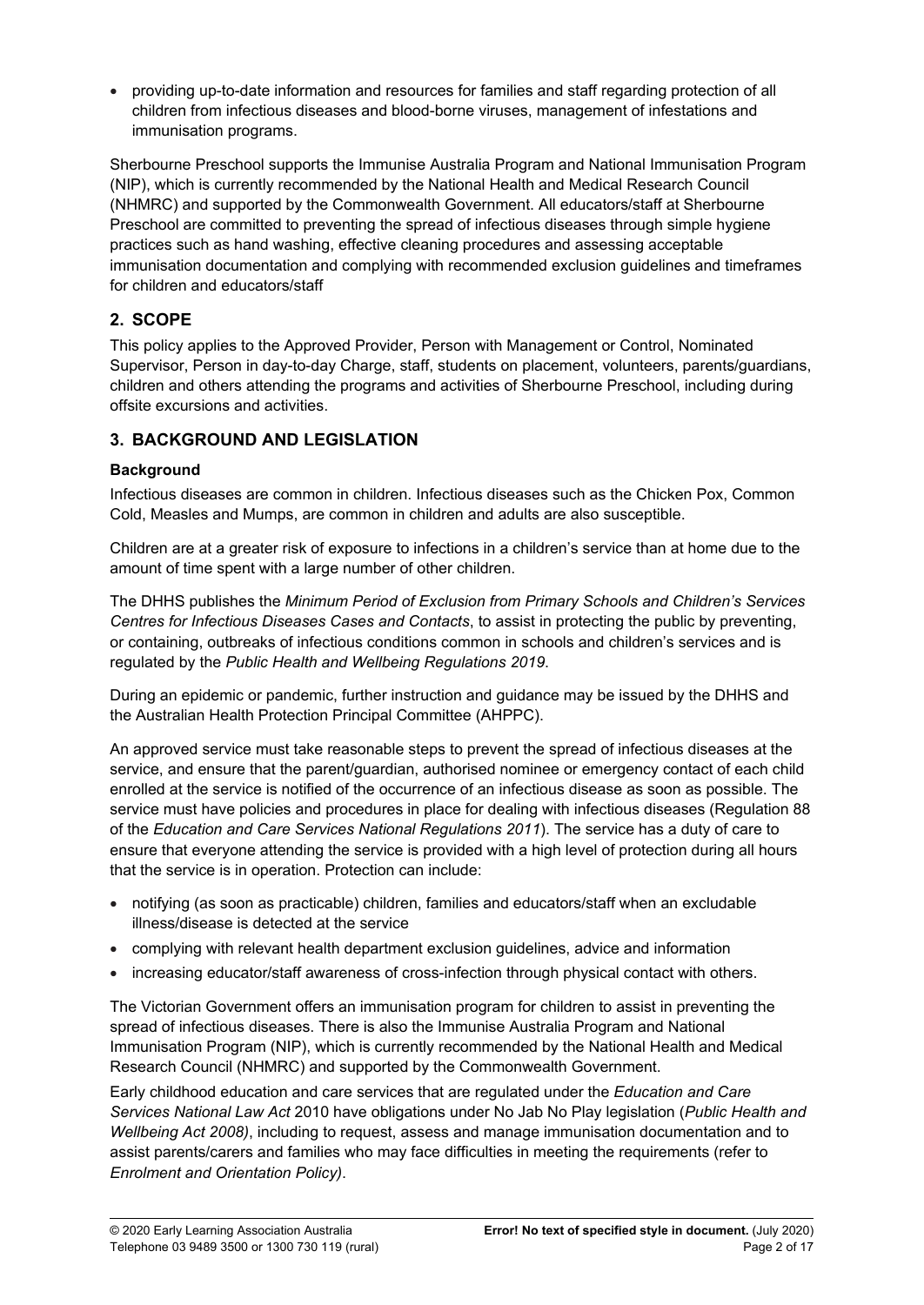#### **Legislation and standards**

Relevant legislation and standards include but are not limited to:

- *Education and Care Services National Law Act 2010*
- *Education and Care Services National Regulations 2011*: Regulation 88
- *Family Assistance Legislation Amendment (Jobs for Families Child Care Package) Act 2017*
- *Health Records Act 2001*
- *National Quality Standard*, Quality Area 2: Children's Health and Safety
- *National Quality Standard*, Quality Area 6: Collaborative Partnerships with Families and **Communities**
- *No Jab No Play Law (Vic)*
- *Occupational Health and Safety Act 2004*
- *Privacy and Data Protection Act 2014* (Vic)
- *Privacy Act 1988* (Cwlth)
- *Public Health and Wellbeing Act 2008*
- *Public Health and Wellbeing Regulations 2019*

### **4. DEFINITIONS**

The terms defined in this section relate specifically to this policy. For commonly used terms e.g. Approved Provider, Nominated Supervisor, Regulatory Authority etc. refer to the *General Definitions* section of PolicyWorks.

**Blood-borne virus (BBV):** A virus that is spread when blood from an infected person enters another person's bloodstream. Examples of blood-borne viruses include human immunodeficiency virus (HIV), hepatitis B, hepatitis C and viral haemorrhagic fevers. Where basic hygiene, safety, infection control and first aid procedures are followed, the risks of contracting a blood-borne virus are negligible.

**Communicable Disease Section:** Responsibility for communication and advice in relation to infectious diseases on behalf of the Secretary of the Victorian DHHS.

**Epidemic:** is an outbreak of a contagious disease that spreads rapidly and extensively, and affects many individuals simultaneously in an area or population.

**Exclusion:** Inability to attend or participate in the program at the service.

**Illness:** Any sickness and/or associated symptoms that affect the child's normal participation in the program at the service.

**Infection:** The invasion and multiplication of micro-organisms in bodily tissue.

**Infestation:** The lodgement, development and reproduction of arthropods (such as head lice), either on the surface of the body of humans or animals, or in clothing.

**Infectious disease:** An infectious disease designated by the Communicable Disease Section (refer to *Definitions)*, Victorian DHHS as well as those listed in Schedule 7 of the *Public Health and Wellbeing Regulations 2019,* the Minimum Period of Exclusion from Primary Schools, Education and Care Service Premises and Children's Centres for Infectious Diseases Cases and Contacts.

**Medication:** Any substance, as defined in the *Therapeutic Goods Act 1989* (Cwlth), that is administered for the treatment of an illness or medical condition.

**Minimum exclusion period:** The minimum period for excluding any person from attending a children's service to prevent the spread of infectious diseases as specified in Schedule 7: Minimum Period of Exclusion from Primary Schools and Children's Services for Infectious Diseases Cases and Contacts of the *Public Health and Wellbeing Regulations 2019,* the. An infringement penalty for failure to exclude a child with, or exposed to, a specified infectious disease applies (applicable to a person in charge). The exclusion period table, published by the DHHS, can be accessed at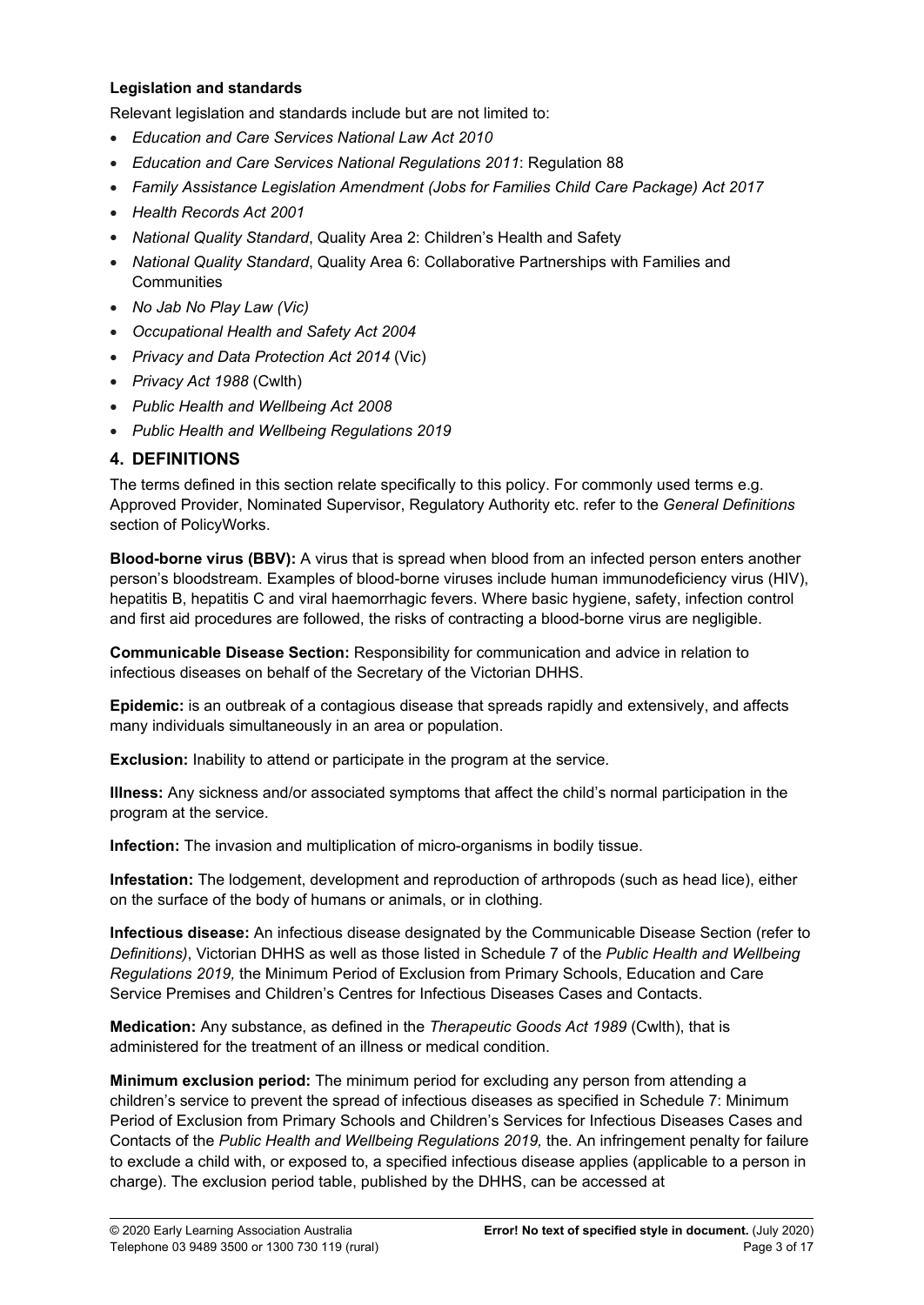[https://www2.health.vic.gov.au/public-health/infectious-diseases/school-exclusion/school-exclusion](https://www2.health.vic.gov.au/public-health/infectious-diseases/school-exclusion/school-exclusion-table)[table.](https://www2.health.vic.gov.au/public-health/infectious-diseases/school-exclusion/school-exclusion-table)

**Pandemic:** is an epidemic (refer to Definitions) occurring worldwide, or over a wide geographic area and affecting a large proportion of the population.

**Pediculosis:** Infestation of head lice that is transmitted by having head-to-head contact with another person who has head lice. Pediculosis does not contribute to the spread of any infectious diseases, and outbreaks of this condition are common in schools and childcare facilities.

**Serious incident:** A serious incident (regulation 12) is defined as any of the following:

- the **death of a child** while being educated and cared for at the service or following an incident while being educated and cared for by the service
- any **incident involving serious injury or trauma to a child** while the child is being educated and cared for, which:
	- a reasonable person would consider required urgent medical attention from a registered medical practitioner; or
	- the child attended or ought reasonably to have attended a hospital e.g. a broken limb\*
	- any **incident involving serious illness of a child** while that child is being educated and cared for by a service for which the child attended, or ought reasonably to have attended, a hospital e.g. severe asthma attack, seizure or anaphylaxis\*

**NOTE:** In some cases (for example rural and remote locations) a General Practitioner conducts consultation from the hospital site. Only treatment related to serious injury, illness or trauma is required to be notified, not other health matters.

any emergency for which **emergency services** attended

NOTE: This means an incident, situation or event where there is an imminent or severe risk to the health, safety or wellbeing of a person at an education and care service. It does not mean an incident where emergency services attended as a precaution.

- a child appears to be **missing or cannot be accounted** for at the service
- a child appears to have been **taken or removed** from the service in a manner that contravenes the National Regulations
- a child was mistakenly **locked in or out of the service** premises or any part of the premises.

Notifications of serious incidents should be made to the regulatory authority (DET) through the [NQA IT System](https://www.acecqa.gov.au/resources/national-quality-agenda-it-system). If this is not practicable, the notification can be made initially in whatever way is best in the circumstances.

NOTE: some of serious incidents above are also reportable incidents under the *Occupational Health and Safety Act 2004* and require notification to WorkSafe.

### **5. SOURCES AND RELATED POLICIES**

#### **Sources**

- Communicable Disease Section, Public Health Group, Victorian Department of Health & Human Services (2011), *The Blue Book: Guidelines for the control of infectious diseases.* Available at: <https://www2.health.vic.gov.au/about/publications/researchandreports/The-blue-book>
- Communicable Disease Section, Victorian Department of Health & Human Services (2019), *A guide to the management and control of gastroenteritis outbreaks in children's centres*. Victorian Government, Melbourne: [https://www2.health.vic.gov.au/about/publications/researchandreports/A](https://www2.health.vic.gov.au/about/publications/researchandreports/A-guide-to-the-management-and-control-of-gastroenteritis-outbreaks-in-childrens-centres)[guide-to-the-management-and-control-of-gastroenteritis-outbreaks-in-childrens-centres](https://www2.health.vic.gov.au/about/publications/researchandreports/A-guide-to-the-management-and-control-of-gastroenteritis-outbreaks-in-childrens-centres)
- National Immunisation Program, Department of Health, Australian Government: <https://www.health.gov.au/initiatives-and-programs/national-immunisation-program>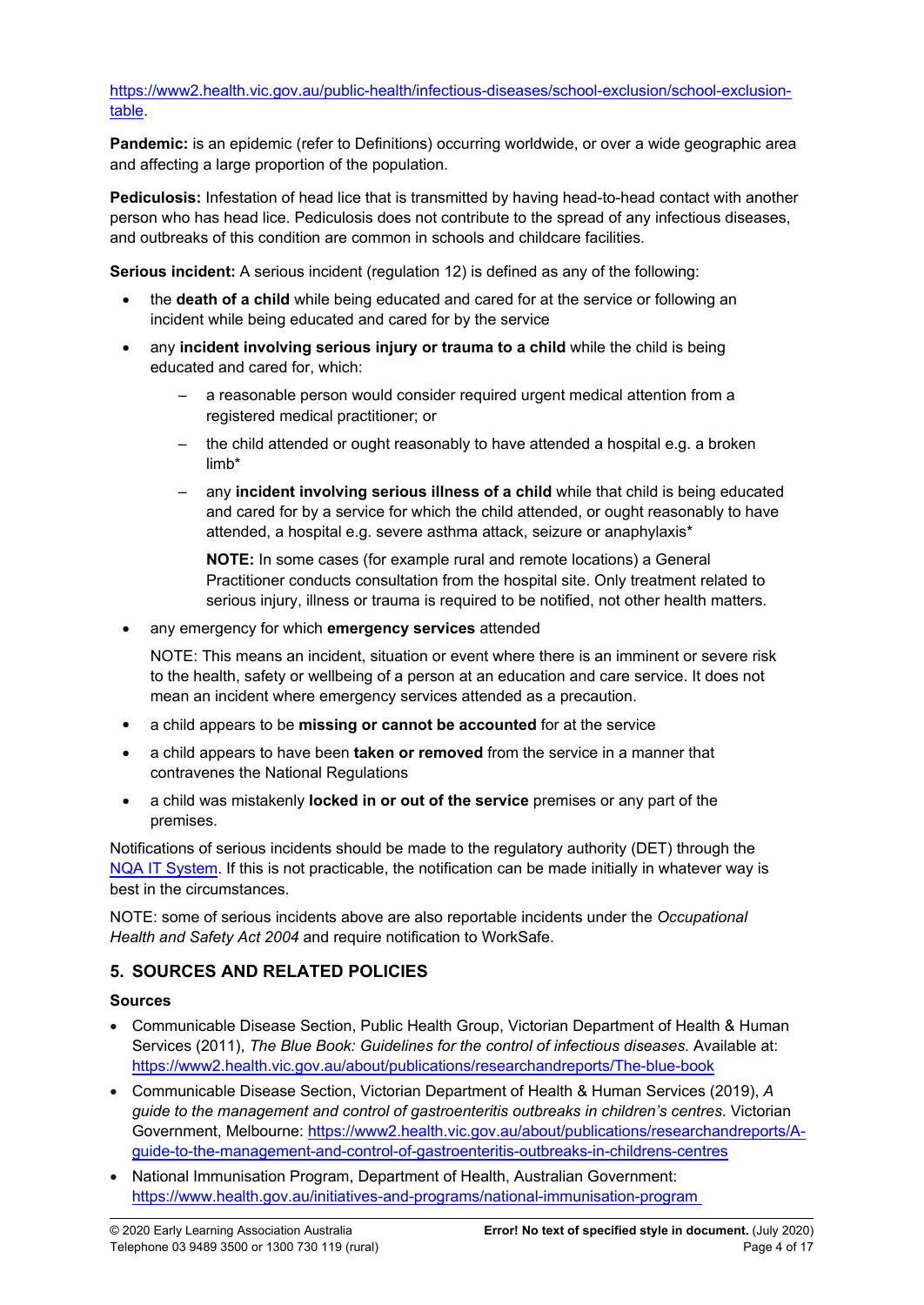- Department of Health & Human Services, Victoria (2012) *Head lice management guidelines*: [https://www2.health.vic.gov.au/about/publications/policiesandguidelines/Head-lice-management](https://www2.health.vic.gov.au/about/publications/policiesandguidelines/Head-lice-management-guidelines)[guidelines](https://www2.health.vic.gov.au/about/publications/policiesandguidelines/Head-lice-management-guidelines)
- *Immunisation Enrolment Toolkit for early childhood services:* [https://www2.health.vic.gov.au/public](https://www2.health.vic.gov.au/public-health/immunisation/vaccination-children/no-jab-no-play/immunisation-enrolment-toolkit)[health/immunisation/vaccination-children/no-jab-no-play/immunisation-enrolment-toolkit](https://www2.health.vic.gov.au/public-health/immunisation/vaccination-children/no-jab-no-play/immunisation-enrolment-toolkit)
- *Guide to the Education and Care Services National Law and the Education and Care Services National Regulations 2011* (2017), ACECQA: [https://www.acecqa.gov.au/sites/default/files/2018-](https://www.acecqa.gov.au/sites/default/files/2018-01/NQF-Resource-02-Guide-to-ECS-Law-Regs.pdf) [01/NQF-Resource-02-Guide-to-ECS-Law-Regs.pdf](https://www.acecqa.gov.au/sites/default/files/2018-01/NQF-Resource-02-Guide-to-ECS-Law-Regs.pdf)v
- *Guide to the National Quality Standard* (2017), ACECQA: [https://www.acecqa.gov.au/sites/default/files/acecqa/files/National-Quality-Framework-Resources-](https://www.acecqa.gov.au/sites/default/files/acecqa/files/National-Quality-Framework-Resources-Kit/NQF-Resource-03-Guide-to-NQS.pdf)[Kit/NQF-Resource-03-Guide-to-NQS.pdf](https://www.acecqa.gov.au/sites/default/files/acecqa/files/National-Quality-Framework-Resources-Kit/NQF-Resource-03-Guide-to-NQS.pdf)
- National Health and Medical Research Council (2013) *Staying Healthy: Preventing infectious diseases in early childhood education and care services* (5<sup>th</sup> edition): [https://www.nhmrc.gov.au/about-us/publications/staying-healthy-preventing-infectious-diseases](https://www.nhmrc.gov.au/about-us/publications/staying-healthy-preventing-infectious-diseases-early-childhood-education-and-care-services)[early-childhood-education-and-care-services](https://www.nhmrc.gov.au/about-us/publications/staying-healthy-preventing-infectious-diseases-early-childhood-education-and-care-services)
- Information about immunisations, including immunisation schedule, DHHS: [www.health.vic.gov.au/immunisation](http://www.health.vic.gov.au/immunisation)
- WorkSafe, Victoria (2008) *Compliance code: First aid in the workplace:*  <https://www.worksafe.vic.gov.au/resources/compliance-code-first-aid-workplace>
- Statements Section for statements on health emergencies, AHPPC. Available at: [https://www.health.gov.au/committees-and-groups/australian-health-protection-principal](https://www.health.gov.au/committees-and-groups/australian-health-protection-principal-committee-ahppc)[committee-ahppc](https://www.health.gov.au/committees-and-groups/australian-health-protection-principal-committee-ahppc)

### **Service policies**

- *Administration of First Aid Policy*
- *Administration of Medication Policy*
- *Dealing with Medical Conditions Policy*
- *Enrolment and Orientation Policy*
- *Hygiene Policy*
- *Incident, Injury, Trauma and Illness Policy*
- *Inclusion and Equity Policy*
- *Occupational Health and Safety Policy*
- *Privacy and Confidentiality Policy*

# **PROCEDURES**

### **The Approved Provider and Person with Management or Control are responsible for:**

- ensuring that where there is an occurrence of an infectious disease at the service, reasonable steps are taken to prevent the spread of that infectious disease (Regulation 88(1))
- ensuring that where there is an occurrence of an infectious disease at the service, a parent/guardian or authorised emergency contact of each child at the service is notified of the occurrence as soon as is practicable (Regulation 88(2))
- ensuring that information from the DHHS about the minimum exclusion periods (refer to *Definitions*) is displayed at the service and is available to all stakeholders including staff, parents/guardians, students and volunteers
- ensuring that a child is excluded from the service in accordance with the minimum exclusion periods (refer to *Definitions*) when informed that the child is infected with an infectious disease (refer to *Definitions*) or has been in contact with a person who is infected with an infectious disease (refer to *Definitions*) as required under Regulation 111(1) of the *Public Health and Wellbeing Regulations 2019*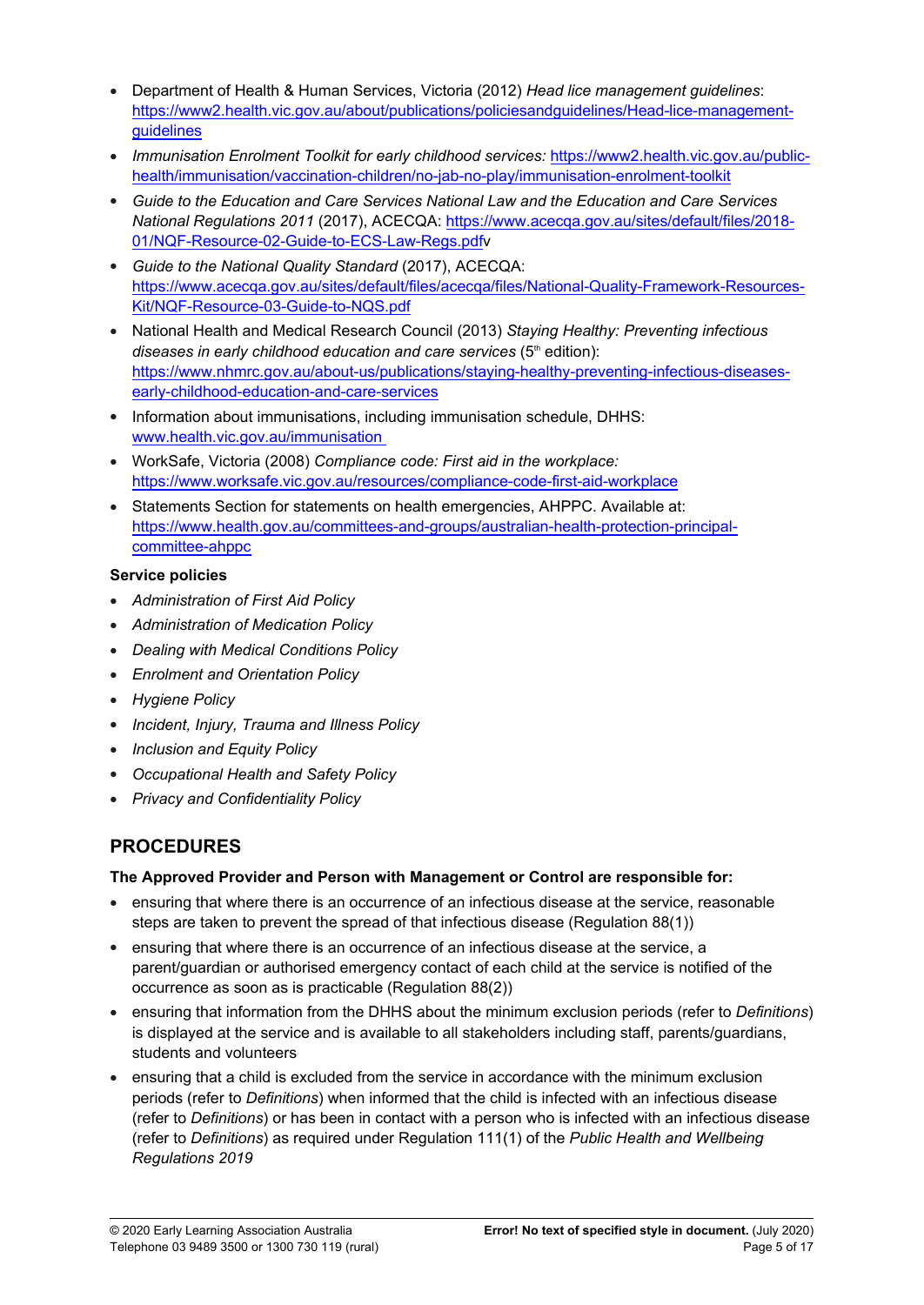- contacting the Communicable Disease Section, DHHS (refer to Definitions) if there is an outbreak of two or more cases of gastrointestinal illness in a 48-hour period
- ensuring obligations under No Jab No Play legislation (*Public Health and Wellbeing Act 2008)*, including to request, assess and manage immunisation documentation and to assist parents/carers and families who may face difficulties in meeting the requirements are met (refer to *Enrolment and Orientation Policy*)
- ensuring when directed by the Chief Health Officer, that a child who is at material risk of contracting a vaccine-preventable disease is excluded until the Chief Health Officer directs that attendance can be resumed (Regulation 111(24) of the *Public Health and Wellbeing Regulations 2019*)
- notifying DET within 24 hours of a serious incident (refer to *Definitions*) via the [NQA ITS](https://www.acecqa.gov.au/resources/national-quality-agenda-it-system)
- supporting the Nominated Supervisor and the educators/staff at the service to implement the requirements of the minimum exclusion periods
- conducting a thorough inspection of the service on a regular basis, and consulting with educators/staff to assess any risks by identifying the hazards and potential sources of infection
- ensuring that the Nominated Supervisor, staff and everyone at the service adheres to the *Hygiene Policy* and the procedures for infection control relating to blood-borne viruses (refer to Attachment 4)
- ensuring that appropriate and current information and resources are provided to all staff and parents/guardians regarding the identification and management of infectious diseases, blood-borne viruses and infestations
- keeping informed about current legislation, information, research and best practice
- ensuring that any changes to the exclusion table or immunisation laws are communicated to all staff and parents/guardians in a timely manner
- complying with the advice of the Australian Health Protection Principal Committee (AHPPC), Victorian Chief Health Officer and DHHS in an epidemic or pandemic event (refer to Attachment 5).

#### **The Nominated Supervisor and Person in Day-to-Day Charge are responsible for:**

- ensuring that where there is an occurrence of an infectious disease at the service, reasonable steps are taken to prevent the spread of that infectious disease (Regulation 88(1))
- ensuring that where there is an occurrence of an infectious disease at the service, a parent/guardian or authorised emergency contact of each child at the service is notified of the occurrence as soon as is practicable (Regulation 88(2))
- ensuring that information from the DHHS about the minimum exclusion periods (refer to *Definitions*) is displayed at the service and is available to all stakeholders including staff, parents/guardians, students and volunteers
- ensuring that a child is excluded from the service in accordance with the minimum exclusion periods (refer to *Definitions*) when informed that the child is infected with an infectious disease (refer to *Definitions*) or has been in contact with a person who is infected with an infectious disease (refer to *Definitions*) as required under Regulation 111(1) of the *Public Health and Wellbeing Regulations 2019*
- contacting the Communicable Disease Section (refer to Definitions) if there is an outbreak of two or more cases of gastrointestinal illness in a 48 hour period
- ensuring that a minimum of one educator with current approved first aid qualifications is in attendance and immediately available at all times the service is in operation (refer to *Administration of First Aid Policy*).

As a demonstration of duty of care and best practice, ELAA recommends that **all educators** have current approved first aid qualifications and anaphylaxis management training and asthma management training

 establishing good hygiene and infection control procedures, and ensuring that they are adhered to by everyone at the service (refer to *Hygiene Policy* and Attachment 4 – Procedures for infection control relating to blood-borne viruses)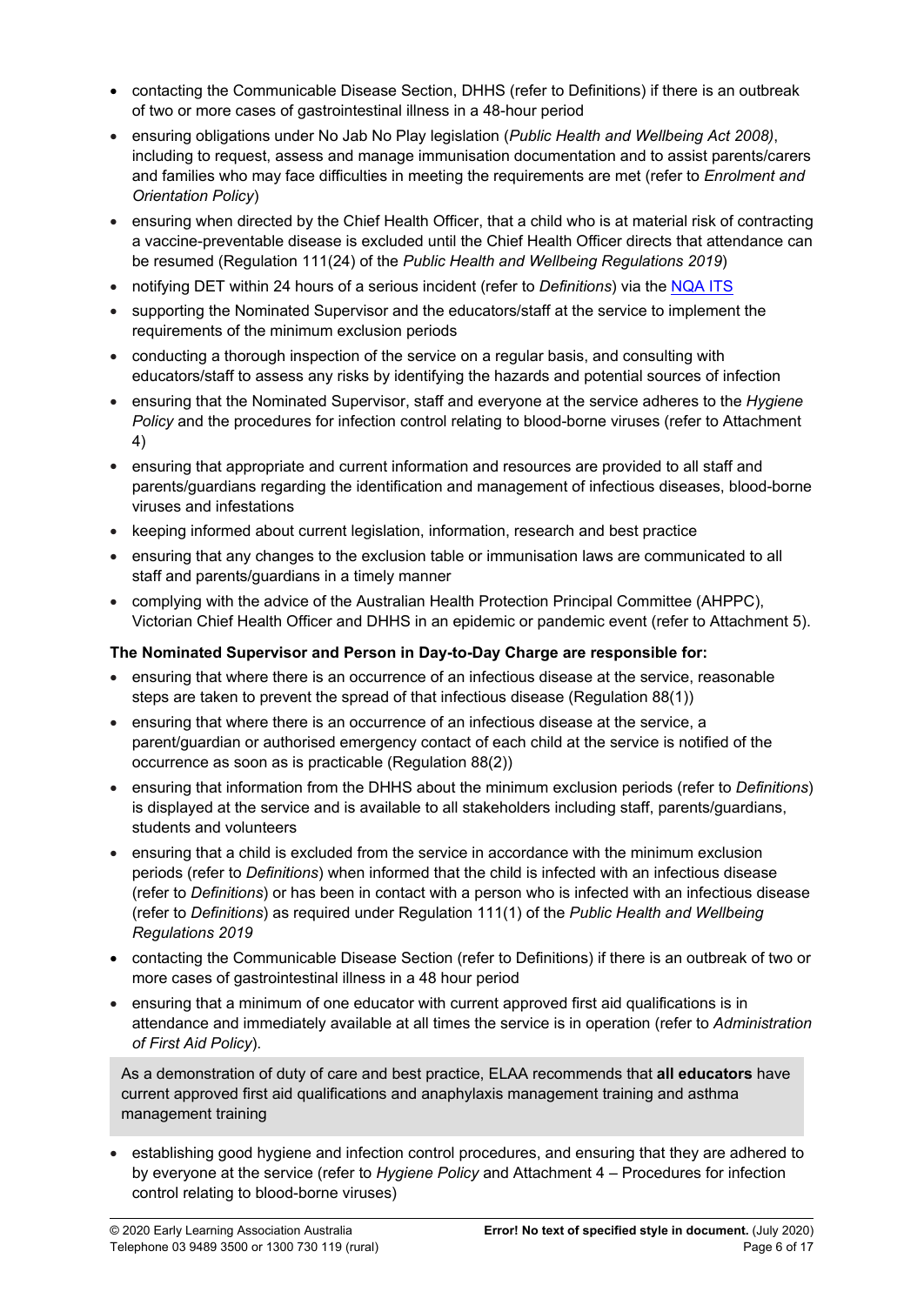- ensuring the exclusion requirements for infectious diseases are adhered to as per the minimum exclusion periods (refer to *Definitions*), notifying the Approved Provider and parents/guardians of any outbreak of infectious disease at the service, and displaying this information in a prominent position
- contacting the advising parents/guardians on enrolment that the minimum exclusion periods will be observed in regard to the outbreak of any infectious diseases or infestations (refer to: [https://www2.health.vic.gov.au/public-health/infectious-diseases/school-exclusion/school-exclusion](https://www2.health.vic.gov.au/public-health/infectious-diseases/school-exclusion/school-exclusion-table)[table\)](https://www2.health.vic.gov.au/public-health/infectious-diseases/school-exclusion/school-exclusion-table).
- advising the parents/guardians of a child who is not fully immunised on enrolment that they will be required to keep their child at home when an infectious disease is diagnosed at the service, and until there are no more occurrences of that disease and the exclusion period has ceased
- ensuring that parents/guardians understand that they must inform the Approved Provider or Nominated Supervisor as soon as practicable if the child is infected with an infectious disease or infestation, or has been in contact with a person infected with a condition for which the exclusion of contacts is specified (Regulation 110, *Public Health and Wellbeing Regulations 2019*)
- providing information and resources to parents/guardians to assist in the identification and management of infectious diseases and infestations
- ensuring all families have completed a *Consent form to conduct head lice inspections* (Attachment 1) on enrolment
- conducting head lice inspections whenever an infestation is suspected, which involves visually checking children's hair and notifying the Approved Provider and parents/guardians of the child if an infestation of head lice is suspected
- providing a *Head lice action form* (Attachment 2) to the parents/guardians of a child suspected of having head lice
- providing a head lice notification letter (Attachment 3) to all parents/guardians when an infestation of head lice has been detected at the service
- maintaining confidentiality at all times (refer to *Privacy and Confidentiality Policy*)
- complying with the advice of the Australian Health Protection Principal Committee (AHPPC), Victorian Chief Health Officer and DHHS in an epidemic or pandemic event (refer to Attachment 5).

#### **All educators are responsible for:**

- encouraging parents/guardians to notify the service if their child has an infectious disease or infestation
- observing signs and symptoms of children who may appear unwell, and informing the Nominated Supervisor
- providing access to information and resources for parents/guardians to assist in the identification and management of infectious diseases and infestations
- monitoring that all parents/guardians have completed a *Consent form to conduct head lice inspections* (Attachment 1) on enrolment
- assisting with conducting head lice inspections whenever an infestation is suspected, which involves visually checking children's hair and informing the Person with Management or Control if lice are present.
- monitoring any symptoms in children that may indicate the presence of an infectious disease and taking appropriate measures to minimise cross-infection
- complying with the *Hygiene Policy* of the service and the procedures for infection control relating to blood-borne viruses (refer to Attachment 4)
- maintaining confidentiality at all times (refer to *Privacy and Confidentiality Policy*)
- complying with the advice of the Australian Health Protection Principal Committee (AHPPC), Chief Health Officer and DHHS in an epidemic or pandemic event (refer to Attachment 5).

#### **Parents/guardians are responsible for:**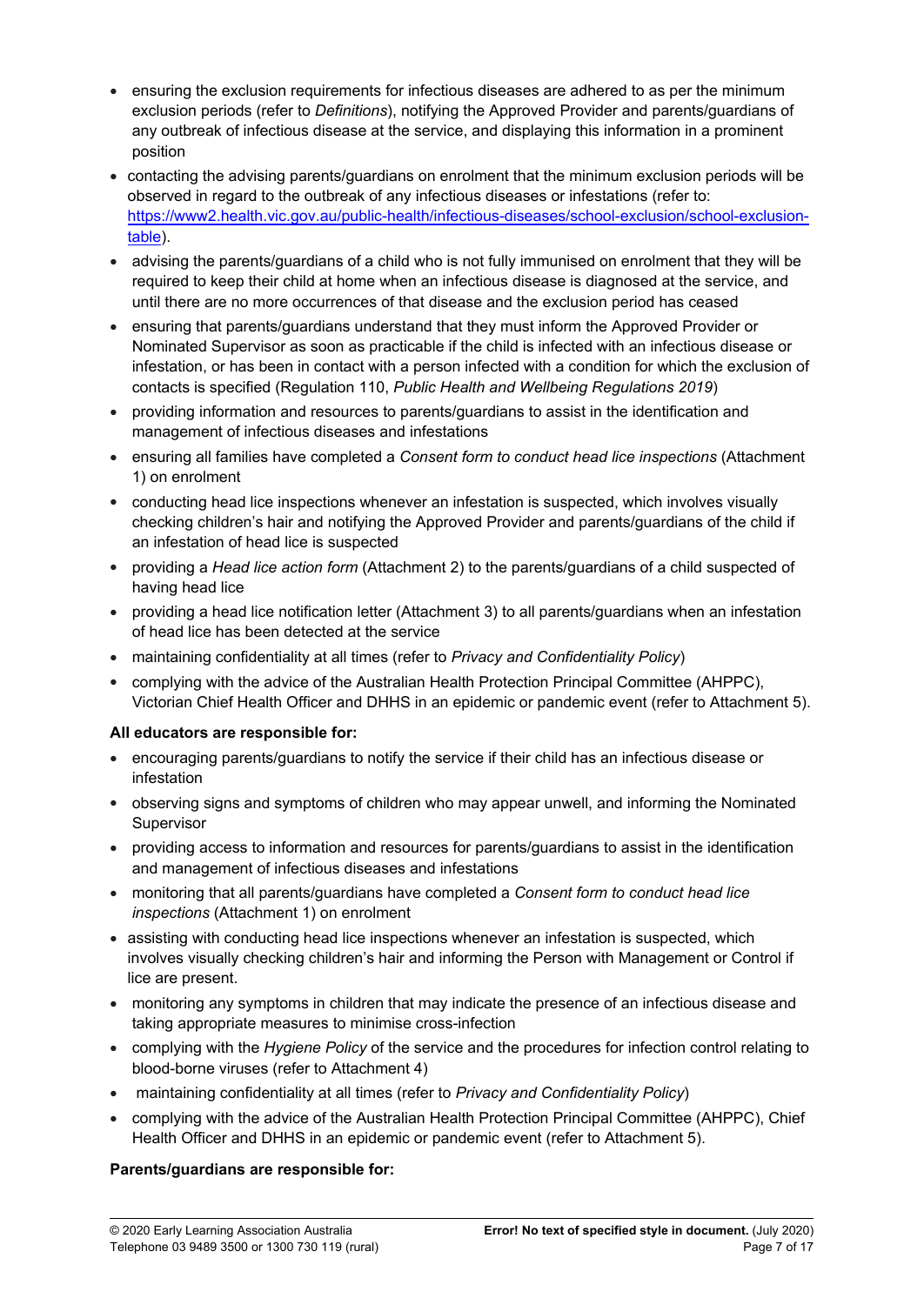- keeping their child/ren at home if they are unwell or have an excludable infectious disease (refer to *Definitions*)
- informing the Approved Provider, Nominated Supervisor or Persons in Day-to-Day Charge as soon as practicable if their child has an infectious disease (refer to *Definitions)* or has been in contact with a person who has an infectious disease (Regulation110 of the *Public Health and Wellbeing Regulations 2019*)
- complying with the minimum exclusion periods (refer to *Definitions*) or as directed by the Approved Provider or Nominated Supervisor after the Chief Health Officer directed them to exclude a child enrolled who the Chief Health Officer has determined to be at material risk of contracting a vaccinepreventable disease (Regulation 111(2 of the *Public Health and Wellbeing Regulations 2019)*
- regularly checking their child's hair for head lice or lice eggs, regularly inspecting all household members, and treating any infestations as necessary
- notifying the service if head lice or lice eggs have been found in their child's hair and when treatment was commenced
- complying with the *Hygiene Policy* and the procedures for infection control relating to blood-borne viruses (refer to Attachment 4) when in attendance at the service.

#### **Volunteers and students, while at the service, are responsible for following this policy and its procedures.**

# **EVALUATION**

In order to assess whether the values and purposes of the policy have been achieved, the Approved Provider will:

- regularly seek feedback from educators, staff, parents/guardians, children, management and all affected by the policy regarding its effectiveness
- monitor the implementation, compliance, complaints and incidents in relation to this policy
- ensure that all information related to infectious diseases on display and supplied to parents/guardians is current
- keep the policy up to date with current legislation, research, policy and best practice
- revise the policy and procedures as part of the service's policy review cycle, or as required
- notify parents/guardians at least 14 days before making any change to this policy or its procedures, unless a lesser period is necessary because of a risk.

# **ATTACHMENTS**

- Attachment 1: Consent form to conduct head lice inspections
- Attachment 2: Head lice action form
- Attachment 3: Head lice notification letter
- Attachment 4: Procedures for infection control relating to blood-borne viruses
- Attachment 5: Actions for early childhood and care services in an epidemic or pandemic event

# **AUTHORISATION**

This policy was adopted by the Approved Provider of Sherbourne Preschool on 21/08/20.

# **REVIEW DATE AUG 2023**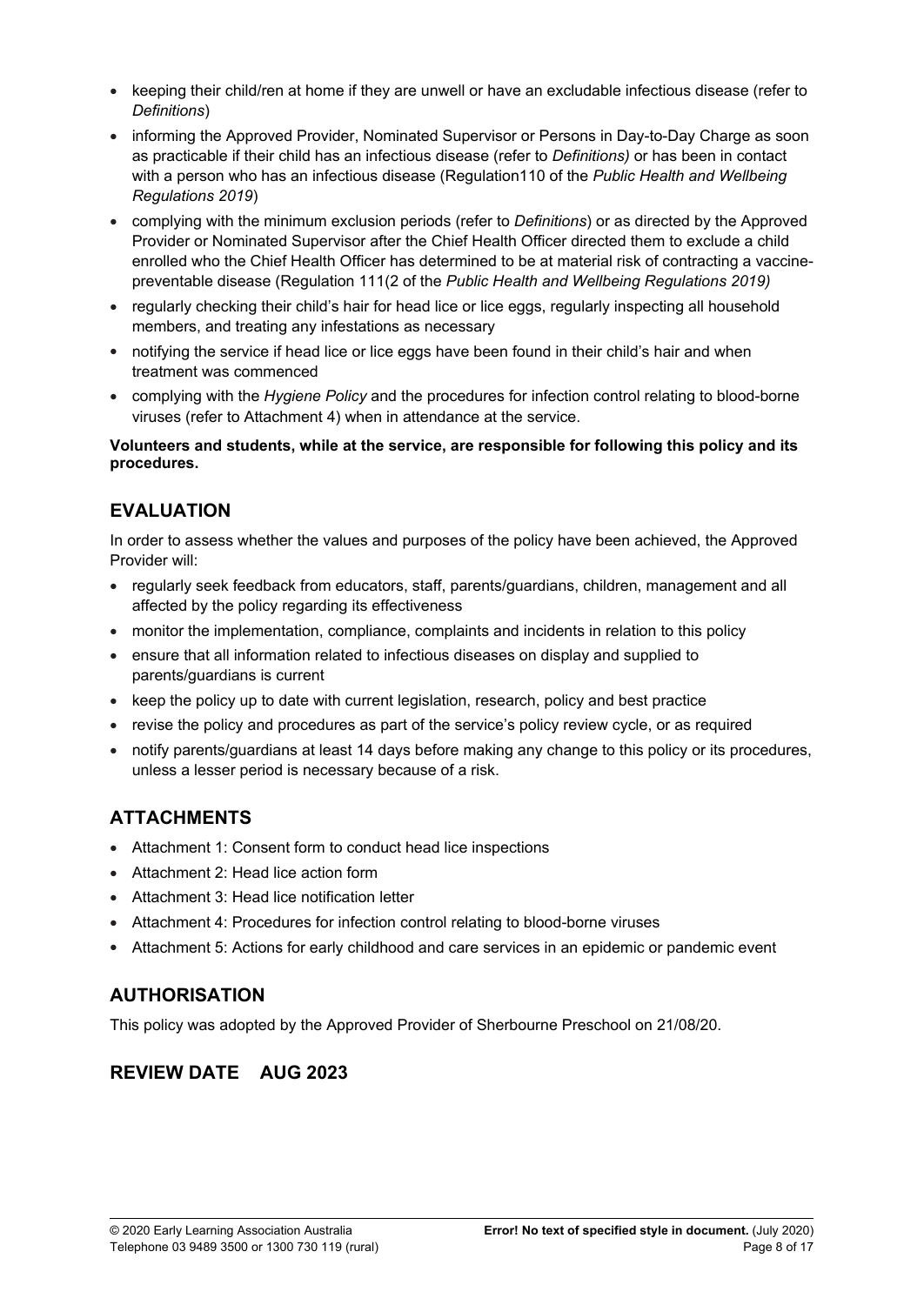## **ATTACHMENT 1 Consent form to conduct head lice inspections**

Dear parents/guardians,

Sherbourne Preschool is aware that head lice infestation can be a sensitive issue, and is committed to maintaining children's confidentiality and avoiding stigmatisation at all times. However, management of head lice infestation is most effective when all children and their families actively support our policy and participate in our screening program.

All inspections will be conducted in a culturally-appropriate and sensitive manner, and information about why the inspections are conducted and the benefits of preventing infestations will be explained to children prior to conducting the inspections.

Only and educator from Sherbourne Preschool or an external person approved by the service, such as a nurse employed by the local council, will be permitted to carry out inspections on children at the service. Where there is concern about a potential infection, a child's hair will be inspected for the presence of head lice or lice eggs.

Where live head lice are found, Sherbourne Preschool will notify the parents/guardians and will provide them with relevant information about the treatment of head lice. Other families will be provided with a notice to inform them that head lice have been detected in the group and to encourage them to be vigilant and carry out regular inspections of their own child.

Please note that while head lice do not spread disease, they are included in the *Minimum Period of Exclusion from Primary Schools and Children's Services for Infectious Diseases Cases and Contacts* published by the Department of Health and Human Services (DHHS) which defines the minimum period of exclusion from a children's service for children with infectious diseases. According to this table, where a child has head lice, that child must be excluded until the day after appropriate treatment has commenced.

Child's name: Group:

I hereby give my consent for Sherbourne Preschool, or a person approved by Sherbourne Preschool, to inspect my child's head when an infestation of head lice is suspected in the service.

Full name of parent/guardian:

Signature of parent/guardian: Date:

I do not give consent for my child's head to be inspected. I request that staff contact me when an infestation of head lice is suspected at the service, and I agree to come to the service to complete the inspection myself.

Full name of parent/guardian:

Signature of parent/guardian: Date: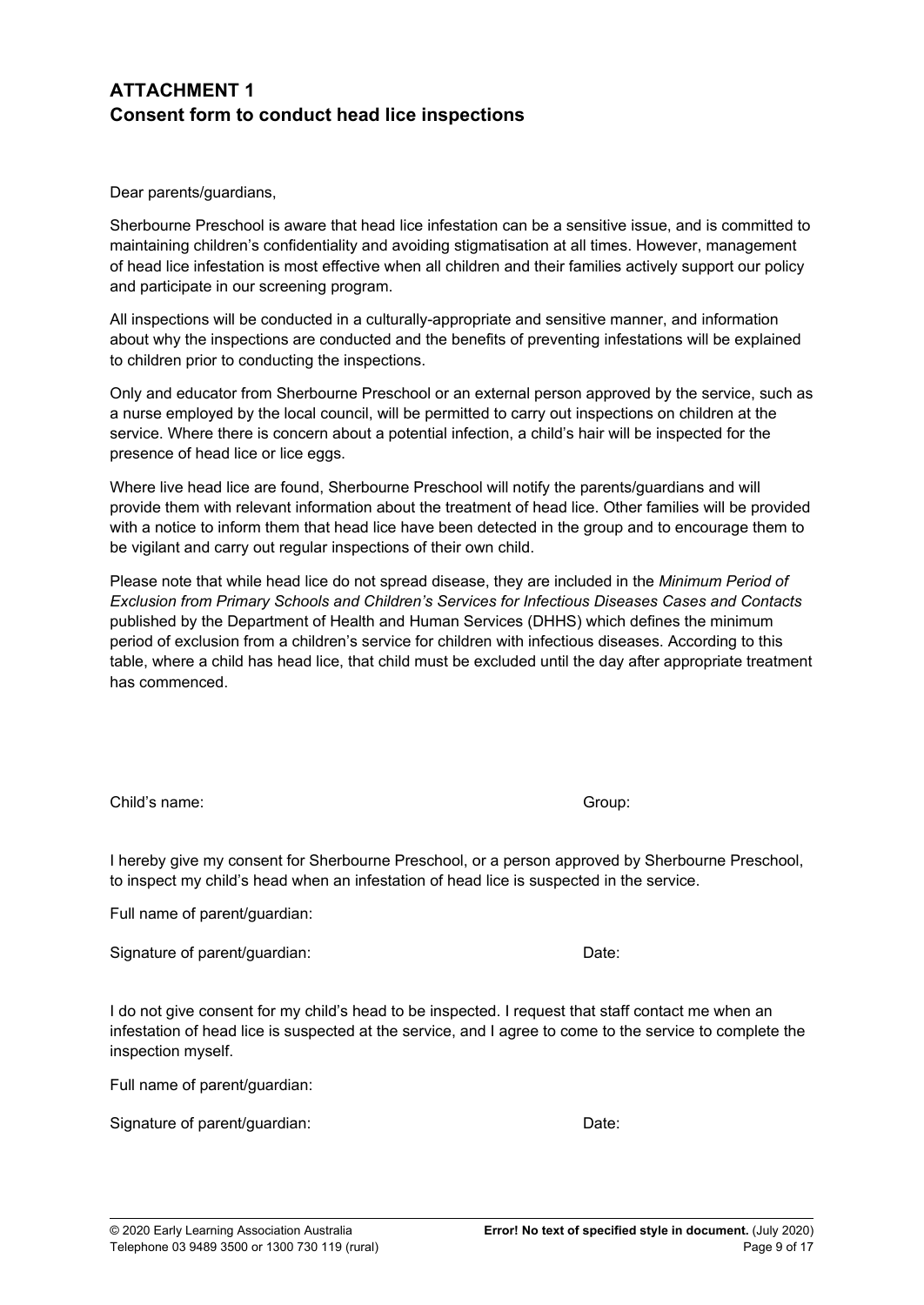## **ATTACHMENT 2 Head lice action form**

Dear parents/guardians,

We have detected head lice or lice eggs on your child and it is very important for you to treat your child as soon as possible, using safe treatment practices. Please read the attached pamphlet *Treating and controlling head lice* from the Department of Health and Human Services (DHHS). This contains guidelines regarding detecting and treating head lice and lice eggs.

Please note that while head lice do not spread disease, they are included in the *Minimum Period of Exclusion from Primary Schools and Children's Services for Infectious Diseases Cases and Contacts* published by the DHHS which defines the minimum period of exclusion from a children's service for children with infectious diseases. According to this table, where a child has head lice, that child must be excluded until the day after appropriate treatment has commenced.

Please keep your child at home until appropriate treatment has commenced and use the form provided below to notify Sherbourne Preschool, when your child returns to the service, of the action taken by you to treat the head lice/eggs.

**Head lice treatment – action taken Parent/guardian response form**

To Sherbourne Preschool **CONFIDENTIAL** 

Child's name: Group:

.

I understand that my child must not attend the service with untreated head lice or lice eggs.

I have used the following recommended treatment for head lice or lice eggs for my child:

Treatment commenced on: .

Signature of parent/guardian: Date: Date: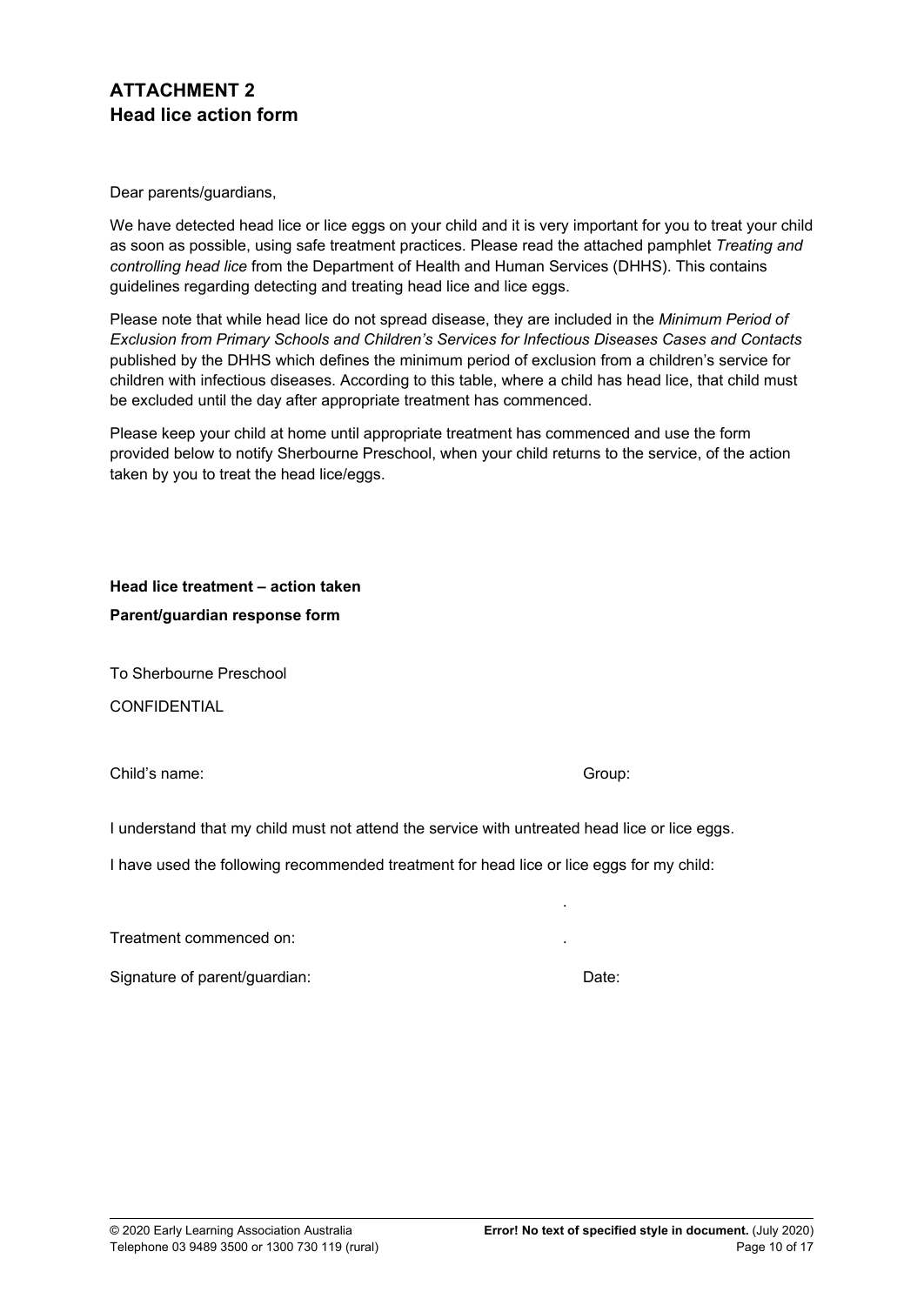## **ATTACHMENT 3 Head lice notification letter**

Dear parents/guardians,

It has come to our attention that head lice or lice eggs have been detected in your child's group at Sherbourne Preschool and we seek your co-operation in checking your child's hair regularly throughout this week, .

Head lice are common in children and are transmitted by having head-to-head contact with someone who has head lice, but they do not transmit infectious diseases.

#### **What can you do?**

We seek your co-operation in checking your child's hair and, in instances where head lice or lice eggs are found, treating your child's hair.

We also ask that you ensure your child does not attend the service until the day after appropriate treatment has occurred in line with the Department of Health and Human Services (DHHS) minimum period of exclusion required for head lice.

#### **How do I treat my child for head lice?**

Please read the attached pamphlet *Treating and controlling head lice* from the DHHS. This contains guidelines regarding detecting and treating head lice and lice eggs. Additional information is also available by contacting the service.

#### **Who do I contact if my child has head lice?**

If head lice or lice eggs are found in your child's hair, you must inform:

- the service, and use the attached form to advise when treatment has commenced
- parents/guardians and carers of your child's friends so that they can also check these children for head lice or lice eggs and commence treatment if necessary.

#### **When can my child return to the service?**

DHHS regulations require that where a child has head lice, that child must be excluded until the day after appropriate treatment has commenced.

Sherbourne Preschool is aware that head lice can be a sensitive issue and is committed to maintaining your confidentiality.

Kind regards,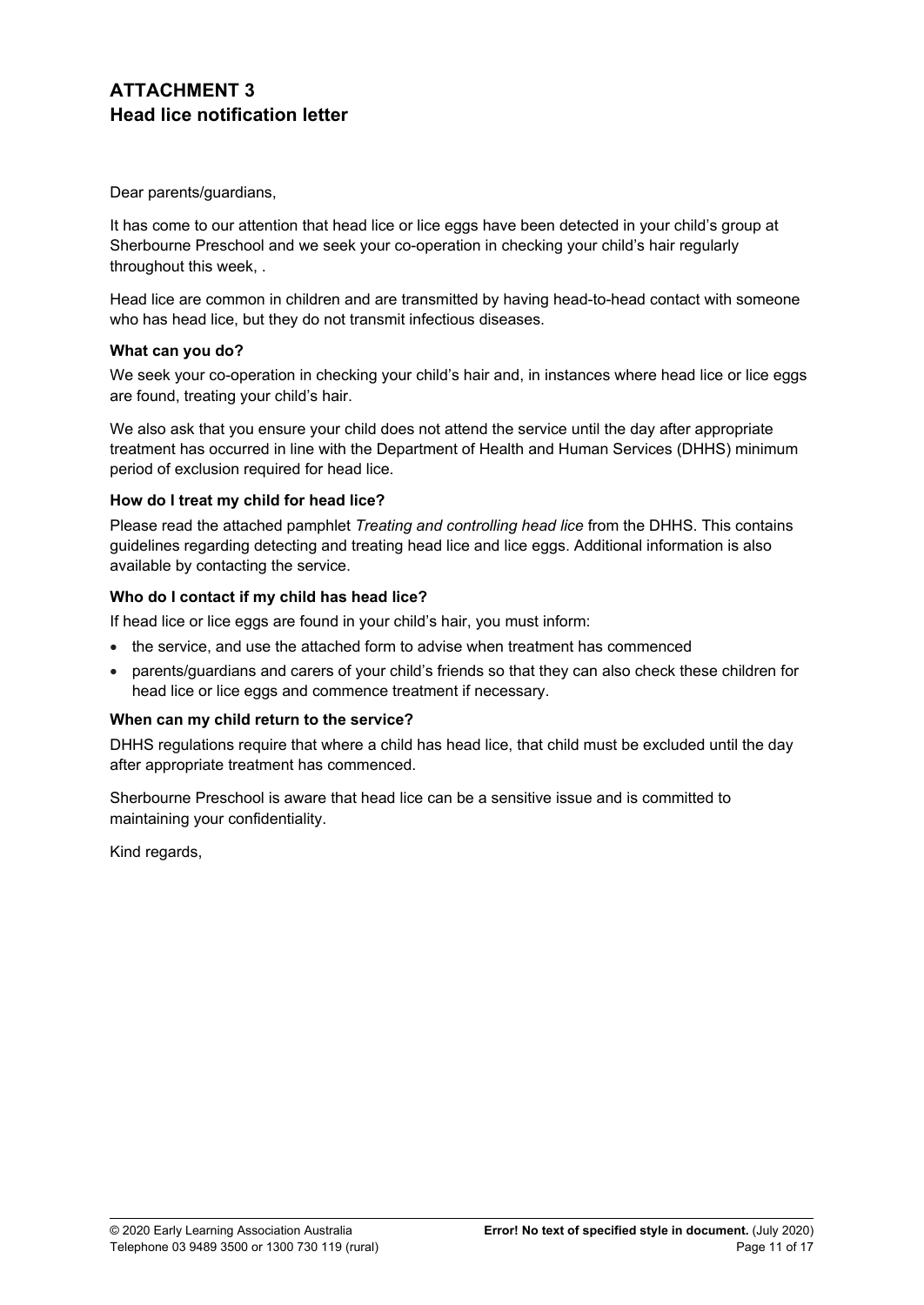## **ATTACHMENT 4 Procedures for infection control relating to blood-borne viruses**

This procedure is based on information available from the Department of Education and Training (DET), the Victorian Government's Better Health Channel and the National Health and Medical Research Council.

#### **Important note on blood spills**

A person responding to an incident involving blood at the service must first cover any cuts, sores or abrasions on their own hands and arms with waterproof dressings.

### **Equipment and procedures for responding to incidents that present blood-borne virus hazards**

### **CLEANING AND REMOVAL OF BLOOD SPILLS**

#### **Equipment (label clearly and keep in an easily accessible location)**

- Disposable gloves
- Disposable plastic bags/zip lock bags/bio hazard container (if available)
- Detergent/bleach
- Disposable towels
- Access to warm water

#### **Procedure**

- 1. Put on disposable gloves.
- 2. Cover the spill with paper towels.
- 3. Carefully remove the paper towel and contents.
- 4. Place the paper towels in an appropriate disposable plastic bag/zip lock bag/bio hazard container.
- 5. Clean the area with warm water and detergent/bleach, then rinse and dry.
- 6. Remove and place gloves in an appropriate disposable plastic bag/zip lock bag/bio hazard container, seal and place it in a rubbish bin inaccessible to children.
- 7. Wash hands in warm, soapy water and dry (follow the *Handwashing guidelines* in the *Hygiene Policy*).

### **SAFE DISPOSAL OF DISCARDED NEEDLES AND SYRINGES**

#### **Equipment (label clearly and keep in an easily accessible location)**

- Disposable gloves
- Long-handled tongs
- Disposable plastic bags
- 'Sharps' syringe disposal container, or rigid-walled, screw-top, puncture-resistant container available for free from local council, who may also provide free training to staff on the collection of sharps
- Detergent/bleach

#### **Procedure**

- 1. Put on disposable gloves.
- 2. Do **not** try to re-cap the needle or to break the needle from the syringe.
- 3. Place the 'sharps' syringe disposal container on the ground next to the needle/syringe and open the lid.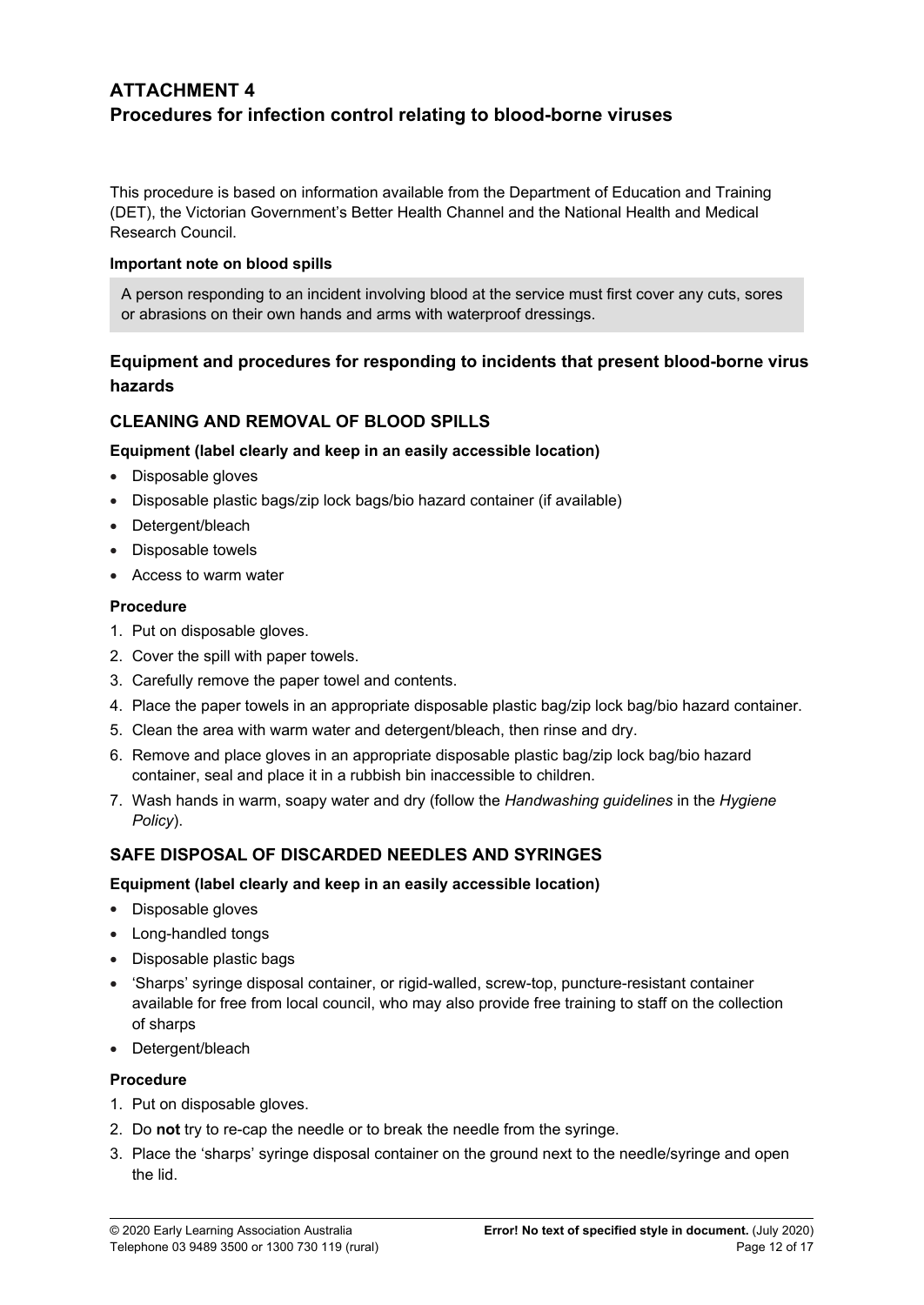- 4. Using tongs, pick the syringe up from the middle, keeping the sharp end away from you at all times.
- 5. Place the syringe, needle point down, in the 'sharps' syringe disposal container and close the lid securely on the container.
- 6. Repeat steps 3 to 5 to pick up all syringes and/or unattached needles.
- 7. Remove and place gloves in a disposable plastic bag, seal and place it in a rubbish bin inaccessible to children.
- 8. Clean the area with warm water and detergent/bleach, then rinse and dry.
- 9. Wash hands in warm, soapy water and dry (follow the *Handwashing guidelines* in the *Hygiene Policy*).

Under no circumstances should children, work-experience students or volunteers be asked or encouraged to pick up needles/syringes.

If the needle/syringe is not accessible and cannot be collected, mark and supervise the area so that others are not at risk, and contact the Syringe Disposal Helpline on 1800 552 355.

Advice on the handling and disposal of needles/syringes can be accessed from:

- the Syringe Disposal Helpline on 1800 552 355 (24 hours a day, 7 days a week) for the location of the nearest needle exchange outlet or public disposal bin
- the environmental officer (health surveyor) at your local municipal/council offices
- local general practitioners
- local hospitals.

Note: 'Sharps' syringe disposal containers and/or needles/syringes must not be put in normal waste disposal bins.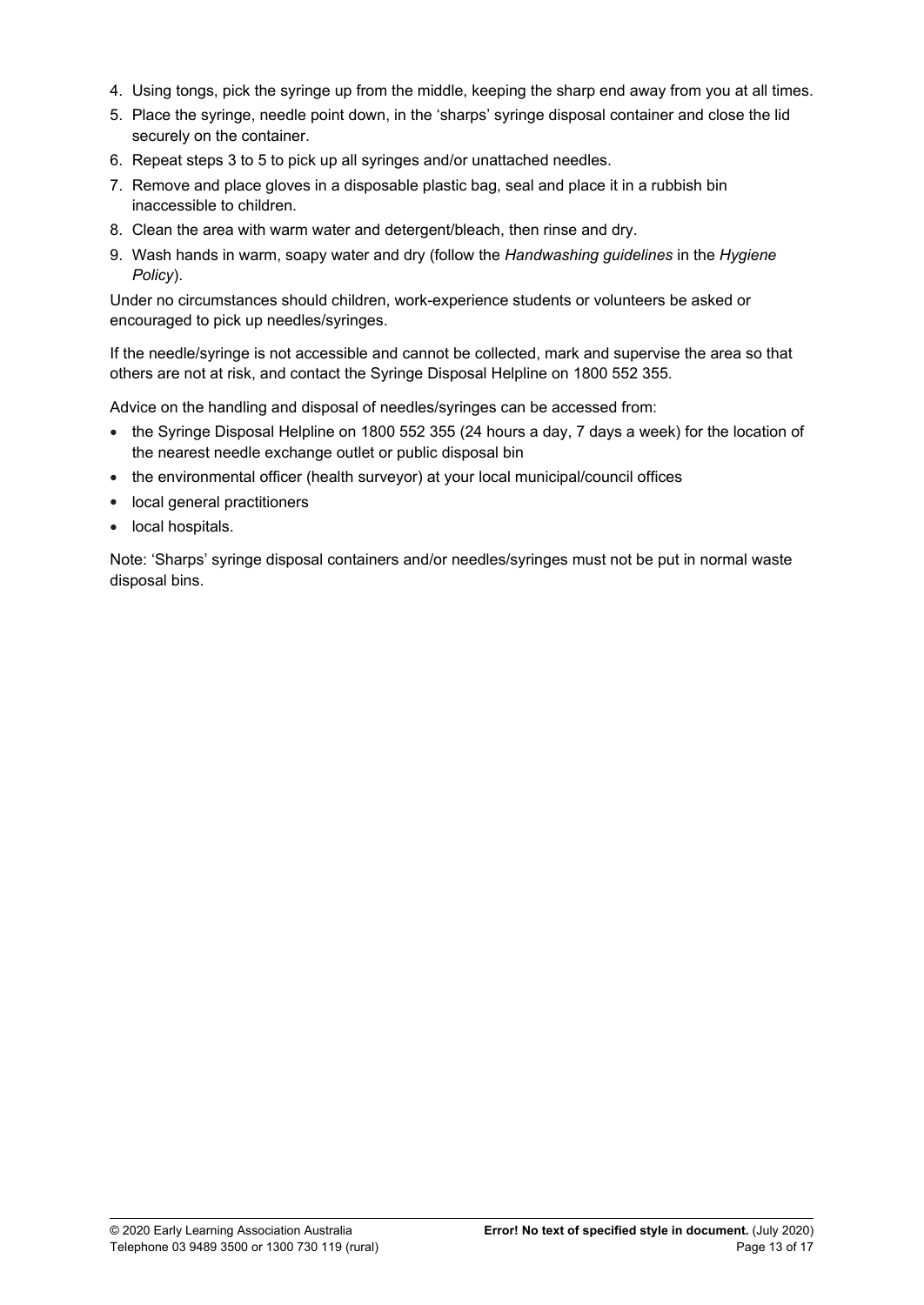## **ATTACHMENT 5 ACTIONS FOR EARLY CHILDHOOD AND CARE SERVICES IN AN EPIDEMIC OR PANDEMIC EVENT**

Early childhood education and care services should consider a variety of strategies to support physical distancing and good hygiene practices to reduce the risk of infection transmission within the practical limitations of an early learning environment.

The following actions are to be considered, adapted and implemented as necessary according to the education setting and the individual needs of the staff, children and the wider service community.

- Display educational materials, which can be downloaded and printed from the Department of Health [and Human Services \(DHHS\) website](http://www.dhhs.vic.gov.au/coronavirus)
- Comply with National Health and Medical Research Council (NHMRC) guidance [Staying healthy:](https://www.nhmrc.gov.au/about-us/publications/staying-healthy-preventing-infectious-diseases-early-childhood-education-and-care-services)  [Preventing infectious diseases in early childhood education and care services](https://www.nhmrc.gov.au/about-us/publications/staying-healthy-preventing-infectious-diseases-early-childhood-education-and-care-services)
- Alert your approved provider about any child or staff absenteeism due to an infectious outbreak.
- Keep parents and staff informed of the actions you are taking.

# **ACTIONS**

Perhaps the most important action early childhood services can take to reduce the risk of infection transmission is to ensure that any unwell staff and children remain at home.

Staff or children most at risk of severe illness should individually assess appropriateness for on-site attendance at this time, with support from their medical practitioner.

It is important that visitors to early childhood services are limited to those delivering or supporting essential services and operations during a pandemic situation.

- All unwell staff and children must stay home.
- Parents/carers of children with complex medical needs (including those with compromised immune systems), should seek advice from the child's medical practitioner to support decision-making about whether on-site education and care is suitable, noting that this advice may change depending on the status of the pandemic in Victoria.
- Additional staff, including parent volunteers, should be discouraged from attending the service at this time. Ensure vigilance is maintained through the use of the visitor signing in and out record book including their contact details.
- Parent information sessions and interviews should meet physical distancing requirements of 1.5 metres between adults, or else be replaced with virtual alternatives.

## **HYGIENE**

Everyone can protect themselves and prevent the spread of infection by continuing effective hand hygiene.

- All staff and children should undertake regular hand hygiene, particularly on arrival to the service, before and after eating, after blowing their nose, coughing, sneezing or using the toilet. You are a good role model for the children and their parents/carers, so actively talk about why everyone needs to wash their hands and the importance of everyone doing this.
- Make sure liquid soap and running water, or alcohol-based hand sanitiser, is available at the entrance of the facility and throughout.
- Tissues should be readily accessible with bins provided in each room and in outdoor areas for easy disposal.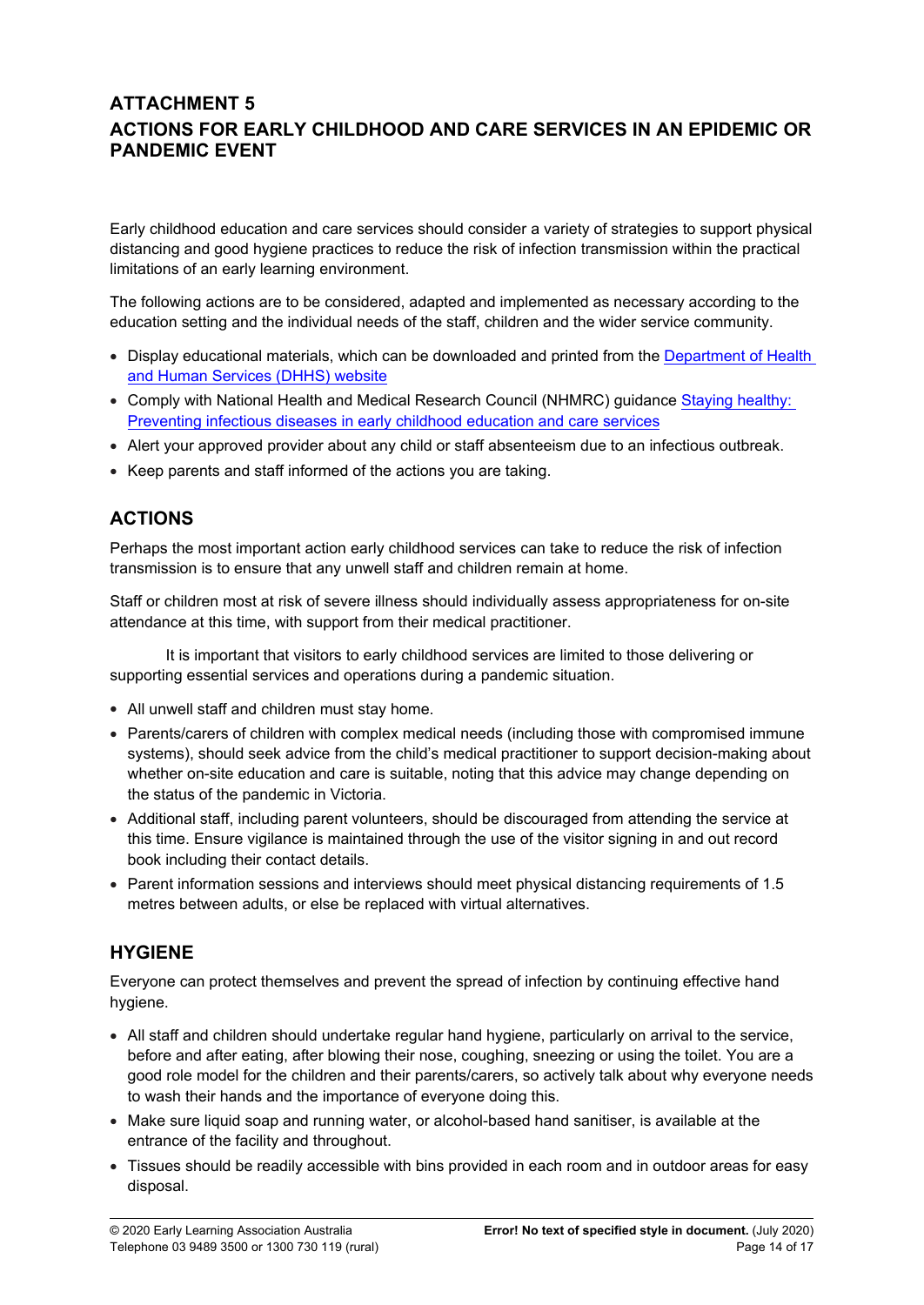- It is recommended that children do not drink directly from drinking fountains at this time. Children should bring their own water bottle for use (and refilling) at the service.
- **Ensure the highest hygiene practices amongst food handlers as per NHMRC guidance Staying** [healthy: Preventing infectious diseases in early childhood education and care services](https://www.nhmrc.gov.au/about-us/publications/staying-healthy-preventing-infectious-diseases-early-childhood-education-and-care-services). Sharing of food should not occur.
- Use of mobile phones by staff should be discouraged. Staff should be reminded to clean their phones regularly.

## **ARRIVAL AND DEPARTURE**

To assist in minimising the spread of infection, procedures to reduce close proximity between attendees at the service should be considered.

- Consider the arrival and departure procedures for children and, where possible, minimise opportunities for parents and carers to gather in groups, especially in foyers and in children's play areas.
- It may be possible, for example, for children to be dropped off and picked up in the service entrance or foyer,.
- While staggered start and finish times occur naturally in some service types, early childhood education and care services will often have one arrival and pick up time. Consider how the arrival and pick up time could be spread out. One example may be to divide the group and allocate times, noting that it is not expected that session times are extended to accommodate additional arrival and departure procedures.
- Greeting parents and children at the front door in the morning and during pick up times will allow for one-on-one communication with families while practising physical distancing and providing opportunities to consider whether children are showing any signs of being unwell.

As at 9 July 2020, daily temperature checks were introduced for services in metropolitan Melbourne and Mitchell Shire to curb the spread of coronavirus (COVID-19).

As at 10 July 2020, the Victorian Chief Health Officer recommended that people in metropolitan Melbourne and Mitchell Shire wear face masks in situations where physical distancing cannot be maintained. These recommendations apply to adults over the age of 18. Face masks should not be placed on children under two.

Victoria's Chief Health Officer has confirmed that the use of face masks or coverings by adults or children is not recommended in early childhood settings at this time.

A single use facemask or cloth mask made to DHHS standards is recommended for staff performing temperature checks. Note that a cloth mask must be washed after each use before being worn again.

## **CONSIDERATIONS FOR TEACHING AND LEARNING ENVIRONMENTS**

Maintaining a physical distance of 1.5 metres will not be practical in early childhood services. Physical distancing is most important between adults.

Reducing mixing between different age or room groups is recommended as a precautionary measure to minimise risk of spread of transmission and aid containment.

- Consider small group play, staggered mealtimes and indoor/outdoor play opportunities whenever possible.
- Windows should be open during the day to promote air flow where possible.
- Consider the setup of the room and the placement of the activities and limit the number of whole group activities.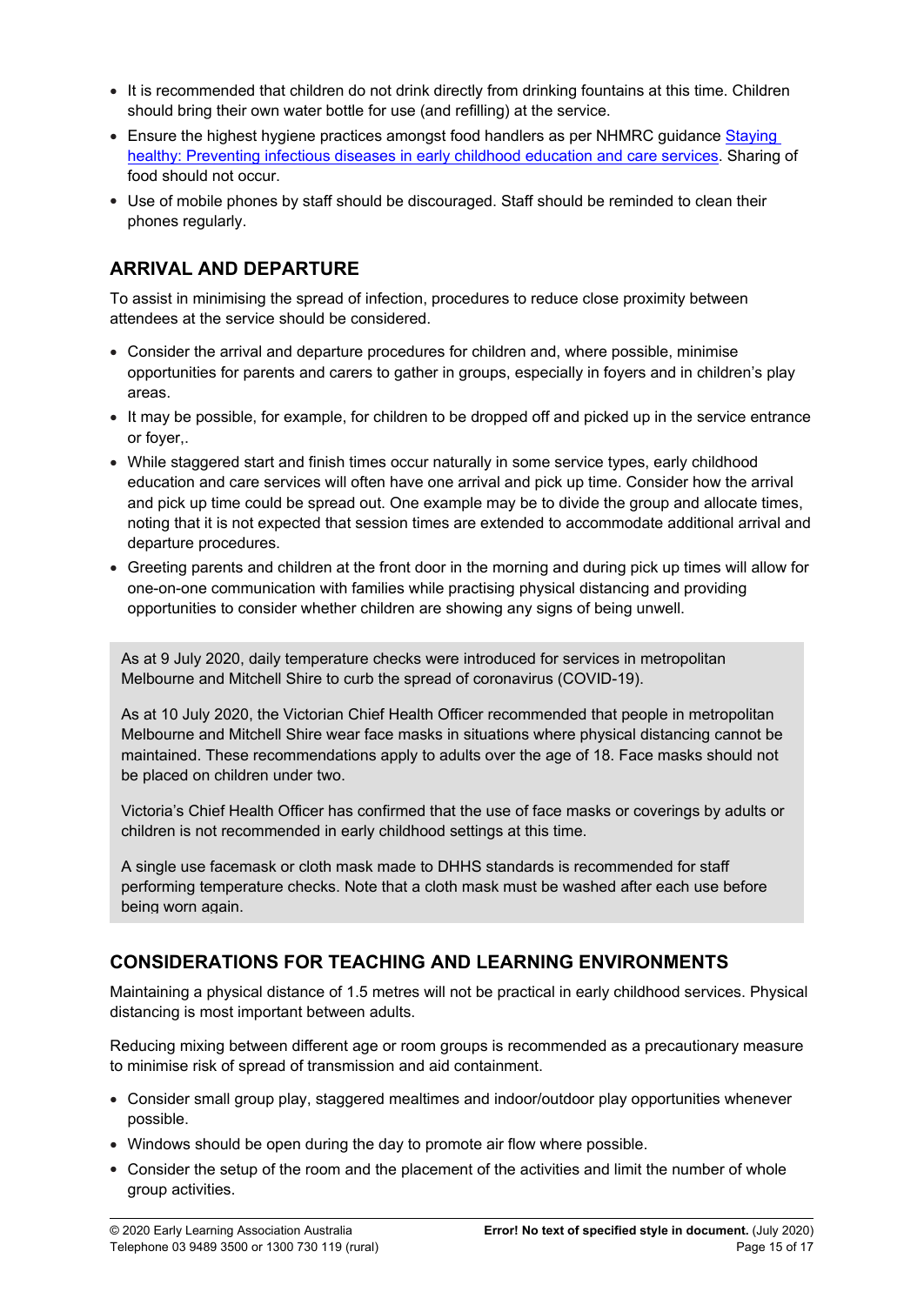- Rather than having group times where everyone is sitting on the mat, consider using informal opportunities to engage with the children/read books/do storytelling with small groups of children at a time.
- For younger children, particularly consider the rotation of toys more often and increase the frequency of cleaning toys. Sharing of toys that have been placed in mouths should be monitored and avoided.
- Wherever possible and where you have enough staffing for adequate supervision, consider operating an indoor/outdoor program.
- A greater range of activities will encourage children and staff to spread out more broadly.
- Mixing of staff and children between rooms should be minimised where possible. It is acknowledged that staff may need to move between rooms to support breaks and, in these situations, staff should be reminded of the importance of hand hygiene.
- Where multiple staff are in a room, remind staff to maintain physical distancing from each other as much as practical.

# **CONSIDERATIONS FOR OFFICES AND STAFF FACILITIES**

- Close proximity between staff should be avoided, where possible, and especially in offices and staff rooms.
- Workstations should be spaced out as much as possible, and the number of staff in offices limited. Where possible, staff should use separate offices.
- Remind staff to maintain physical distancing from each other as much as possible in the reception, staff room and offices.

# **CLEANING AND FACILITIES MANAGEMENT**

- Environmental cleaning, coupled with regular hand hygiene, remains important to reduce the risk of infection transmission.
- Services should maintain full adherence to the NHMRC childcare cleaning guidelines, in addition:
	- clean and disinfect high-touch surfaces at least daily (e.g. play gyms, tables, hard-backed chairs, doorknobs, light switches, phones, remotes, handles, desks, toilets, sinks, kitchenware).
	- $-$  wash and launder play items and toys including washable plush toys, as appropriate, in accordance with the manufacturer's instructions. If possible, launder items using the warmest appropriate water setting for the items and dry items completely.
	- $-$  note, disinfecting and cleaning of toys and equipment is not required after every use.
- Hand hygiene before and after use of shared equipment is recommended. (For example, prior to a new activity).
- Excursions should not be undertaken other than to local parks.

# **PROVISION OF ROUTINE CARE AND FIRST AID**

Physical distancing is not practical when providing direct care. In this situation, standard precautions, including hand hygiene, are important for infection control.

- Standard precautions are advised when coming in to contact with someone for the purpose of providing routine care, assistance or first aid. Also see NHMRC guidance [Staying healthy:](https://www.nhmrc.gov.au/about-us/publications/staying-healthy-preventing-infectious-diseases-early-childhood-education-and-care-services)  [Preventing infectious diseases in early childhood education and care services](https://www.nhmrc.gov.au/about-us/publications/staying-healthy-preventing-infectious-diseases-early-childhood-education-and-care-services).
- Always wash hands with soap and water or use a hand sanitiser before and after performing routine care or first aid.
- Additional Personal Protective Equipment (PPE), for example face masks, is not required to provide routine care or first aid for children who are well.